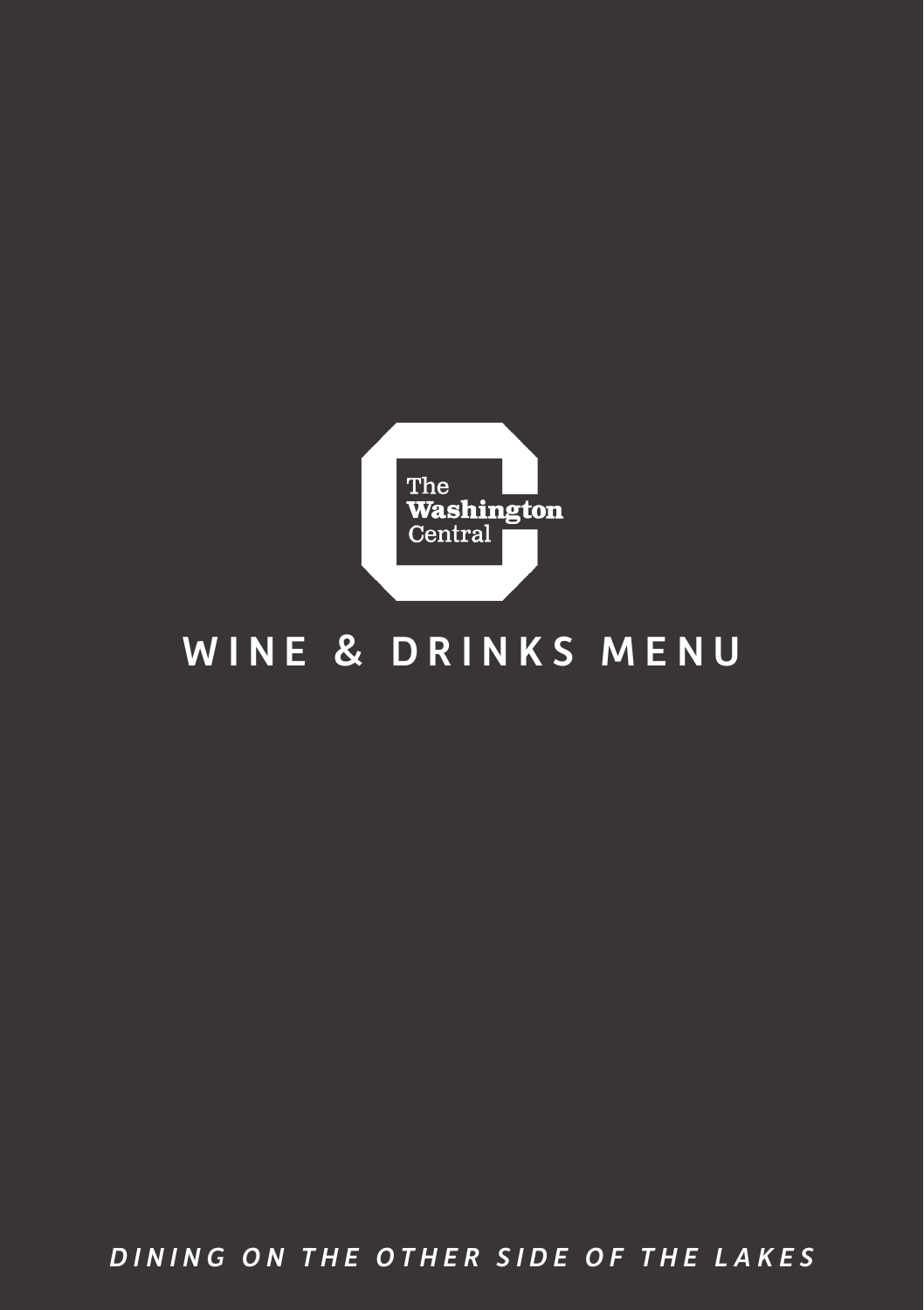### WHITE WINES

| 01. | Cuvee Du Roy Medium White - France ●●●○○                                                                                                                                                                                                                     | 175ml<br>£4.95 | 250ml<br>£6.50 | Bottle<br>£18.95 |
|-----|--------------------------------------------------------------------------------------------------------------------------------------------------------------------------------------------------------------------------------------------------------------|----------------|----------------|------------------|
|     | Light and refreshing with good character and excellent fruit flavours,<br>this blend of Colombard and Ugni Blanc is perfect on its own or with<br>any seafood dish.                                                                                          |                |                |                  |
| 02. | Pinot Grigio Villa Del Lago - Italy ●●○○○                                                                                                                                                                                                                    | £5.50          | £6.95          | £19.95           |
|     | Light green Pinot Grigio. Tropical, with melon, lime and lemon.<br>Some weight, gives way to a refreshing, acidic finish.                                                                                                                                    |                |                |                  |
| 03. | Chenin Blanc Dragonfly - South Africa $\bullet$ $\bullet$ OOO                                                                                                                                                                                                | £5.50          | £6.95          | £19.95           |
|     | A lively tangy white that is accessible and easy-drinking.<br>Fresh capsicum and herbal hints combine with ripe tropical<br>fruit to providing a rich and refreshing South African Chenin.                                                                   |                |                |                  |
| 04. | Chardonnay Rowlands Brook - Australia OOOOO                                                                                                                                                                                                                  | £5.75          | £7.25          | £20.95           |
|     | A beautifully balanced wine from South Australia's McLaren Vale,<br>offering rich aromas of honey, melon and fresh tropical fruit.                                                                                                                           |                |                |                  |
| 05. | Sauvignon Blanc, New Zealand ●●○○○                                                                                                                                                                                                                           |                |                |                  |
|     | - Marlborough, New Zealand                                                                                                                                                                                                                                   | £6.95          | £8.75          | £24.95           |
|     | This sustainably produced, zingy white offers all the exuberance<br>and fruity freshness you would expect from a classic Marlborough<br>Sauvignon. The palate is crisply sharp with plenty of gooseberry, lime<br>and pear, leading to a long, clean finish. |                |                |                  |
| 06. | Viognier Wide River - South Africa ●●○○○                                                                                                                                                                                                                     | £5.95          | £7.95          | £22.95           |
|     | The wine has lovely rich stone fruit notes on the nose that follow<br>through to the smooth, slightly oily palate revealing notes of<br>apricot and lemons.                                                                                                  |                |                |                  |
| 07. | Rioja Blanco Cune Barrel Fermented - Spain $\bullet$ OOOO                                                                                                                                                                                                    |                |                | £25.95           |
|     | Aromas of pineapple apple and banana harmoniously come<br>together with buttery notes from the oak.                                                                                                                                                          |                |                |                  |
| 08. | Macon Village Chateau Du Charnay Chardonnay $\bullet$ $\circ$ $\circ$ $\circ$ $\circ$<br>- France                                                                                                                                                            |                |                | £28.95           |
|     | This unoaked, dry wine has a bouquet of citrus, exotic fruit and<br>white flowers, demonstraiting the potential of Chardonnay for<br>finesse and complexity.                                                                                                 |                |                |                  |
| 09. | Sancerre Jean-Marie Reverdy - France OOOOO                                                                                                                                                                                                                   |                |                | £37.95           |
|     | Floral fragrances with aromas of white peach and exotic fruit such<br>as pineapple and passion fruit.                                                                                                                                                        |                |                |                  |

# WINE TASTING NOTES

#### CHAMPAGNE, WHITE & ROSÉ

#### Champagne, White & Rosé wines are designated points between 1-5, with 1 being the driest and 5 being the sweetest. DRY  $\bullet \bullet \bullet \circ \circ$  sweet

#### RED WINE

#### SOFT  $\bullet \bullet \bullet \circ \circ$

Red wines are designated points between 1-5, with 1 being the lightest and softest and 5 being the deepest and fullest.

> If a particular wine or shipper is unavailable, a suitable alternative will be offered.

All Quality Wines on this list have an alcohol content of between 8% and 15% by volume.

House wines by the glass are also available in 125ml measures on request.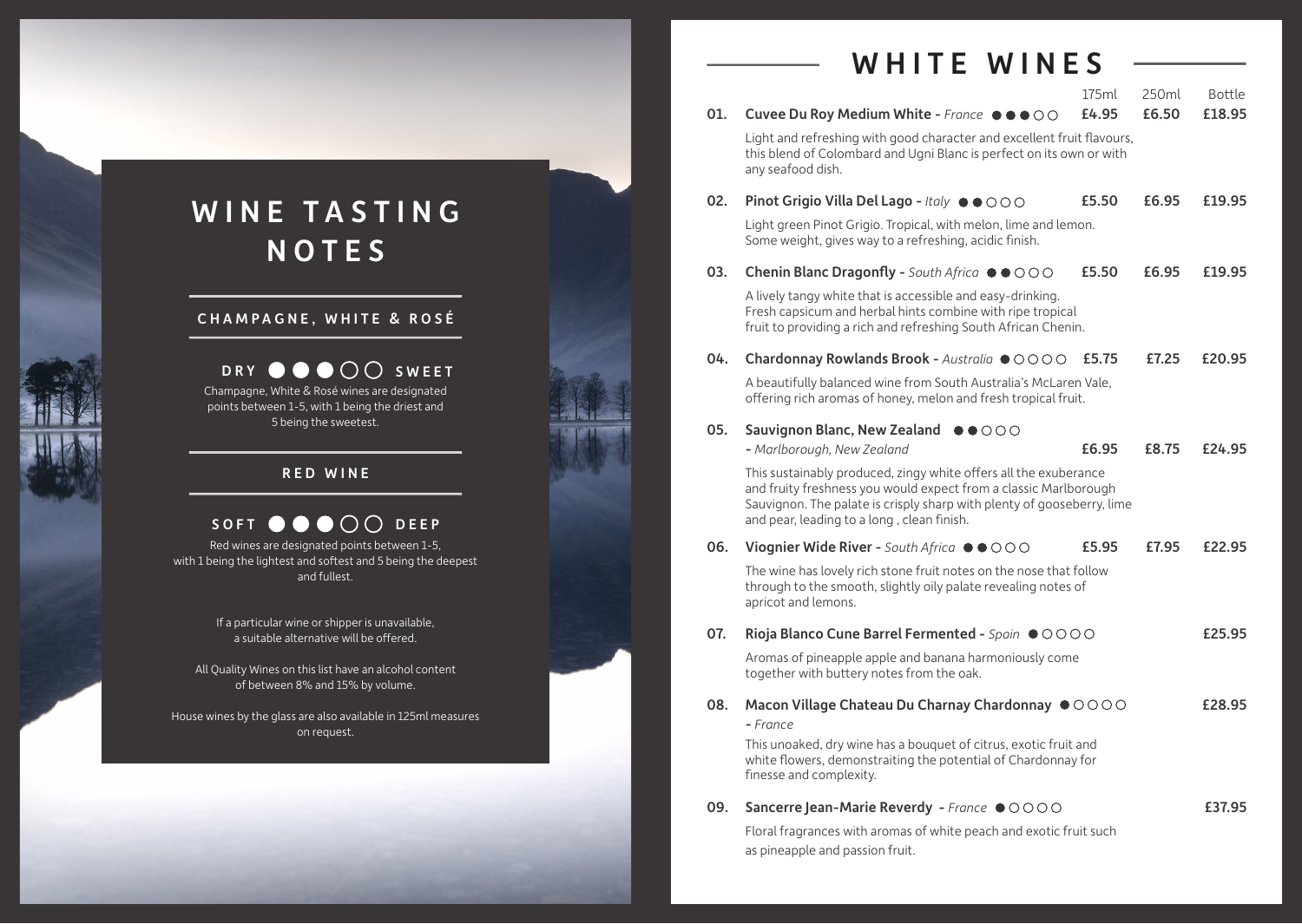#### RED WINES

|     |                                                                                                                                                                                                                                                                                                                                                | 175ml | 250ml | <b>Bottle</b> |
|-----|------------------------------------------------------------------------------------------------------------------------------------------------------------------------------------------------------------------------------------------------------------------------------------------------------------------------------------------------|-------|-------|---------------|
| 10. | Merlot Pato Torrente - Chile ●○○○○                                                                                                                                                                                                                                                                                                             | £4.95 | £6.50 | £18.95        |
|     | Bursting with ripe dark berry fruits and coffee bean flavours this<br>is an elegant medium bodied all-rounder delicious with red<br>meat dishes and cheese.                                                                                                                                                                                    |       |       |               |
| 11. | Cabernet Sauvignon Lejania - Chile $\bullet \bullet \bullet \circ \circ$                                                                                                                                                                                                                                                                       | £5.50 | £6.95 | £19.95        |
|     | Produced in the Maule Valley, aromas of spiced fruit and<br>black cherry are prominent. The finish is garnished with a hint<br>of liquorice and plum with an easy smokiness.                                                                                                                                                                   |       |       |               |
| 12. | Shiraz Rowlands Brook - Australia $\bullet \bullet \bullet \bullet \circ$                                                                                                                                                                                                                                                                      | £5.95 | £7.95 | £22.95        |
|     | Full-bodied Australian red brimming with red and black berry fruit<br>all wrapped up with an attractive touch of spice.                                                                                                                                                                                                                        |       |       |               |
| 13. | Rioja Vega Crianza - Spain ●●●○○                                                                                                                                                                                                                                                                                                               | £5.95 | £7.95 | £22.95        |
|     | Everything you would expect from a quality Crianza; notes of black cherry,<br>liguorice and cinnamon on the nose lead into a long balanced Rioja with<br>good tannin, toasted oak and a silky, complex palate. Highly recomended<br>with any lamb dish                                                                                         |       |       |               |
| 14. | Malbec Uvas Del Sol - Argentina $\bullet \bullet \bullet \bullet \circ$                                                                                                                                                                                                                                                                        | £5.95 | £7.95 | £22.95        |
|     | From the renowed Mendoza region, this full bodied Malbec reveals<br>ripe fruit flavours of blackberry and cassis. Soft and pleasant with<br>silky tannis, a perfect accompaniment to any of our steaks.                                                                                                                                        |       |       |               |
| 15. | Chianti Duca di Saragnano - Italy $\bullet$ $\bullet$ $\circ$ $\circ$ $\circ$                                                                                                                                                                                                                                                                  |       |       | £25.95        |
|     | The intense and young purplish red of this wine, is related to strong<br>vinous and fruity perceptions marked by forest berries, cherries and<br>spiced hints of violets. It's dry and fresh in taste with a pleasant finish.                                                                                                                  |       |       |               |
| 16. | Chateau La Verriere Bordeaux Superieur $\bullet \bullet \bullet \circ \circ$                                                                                                                                                                                                                                                                   |       |       |               |
|     | - Bordeaux, France                                                                                                                                                                                                                                                                                                                             |       |       | £27.95        |
|     | From the highly talented winemaker Alain Bessette, this classic Bordeaux<br>blend of Merlot and Cabernet Sauvignon combines all the old world charm<br>of the region with modern wine making techniques. Excellent structure with<br>aromas of red cherry, blackberry and toasty notes from the barrel ageing.<br>Silky and expressive finish. |       |       |               |
| 17. | Pinot Noir Pask Instinct - New Zealand ●○○○○                                                                                                                                                                                                                                                                                                   |       |       | £29.95        |
|     | A succulent, fruit filled Pinot produced by the award winning<br>Pask Winery. Bursting with both red and black fruit flavours,<br>good body and well balanced acidity.                                                                                                                                                                         |       |       |               |
| 18. | Rioja Vega Gran Reserva - Spain $\bullet \bullet \bullet \circ \circ$                                                                                                                                                                                                                                                                          |       |       | £39.95        |
|     | Notes of ripe fruit, compotant aromas of cinnamon and vanilla lead<br>to a full, rich warm palate. The finish shows toasted hints from its<br>30 months oak ageing.                                                                                                                                                                            |       |       |               |

# SPARKLING

 $\overline{\phantom{0}}$ 

| 20. | Soft on the palate, offering refreshing acidity with lots of mouth-filling<br>tropical fruit and citrus flavours. This is an enjoyable, everyday drinking wine.                                           |        |
|-----|-----------------------------------------------------------------------------------------------------------------------------------------------------------------------------------------------------------|--------|
|     |                                                                                                                                                                                                           |        |
|     | Ita Prosecco Rose - Italy ●●○○○                                                                                                                                                                           | £25.95 |
|     | A gently strawberry scented Rosé with bags of fruit flavours and aromas,<br>soft and easy drinking with good balance on the finish.                                                                       |        |
| 21. | Prosecco Santi Valdobbiadene DOCG - Italy ● ● ● ○ ○                                                                                                                                                       | £27.95 |
|     | Clean, fruity aromas of ripe pear, melon with a faint hint of honey.<br>Soft and generous, with just a hint of sweetness, the flavours are<br>of ripe golden applecomplimented by a hint of acacia honey. |        |
| 22. | Prosecco Spumante Ti Amo (Single Serve) - Italy ● ● ○ ○                                                                                                                                                   | £6.50  |
|     | Clean and fruity on the nose this lively fully sparkling wine is full of<br>citrus and stone fruit on the palate making it perfect for an aperitif<br>or any occasion.                                    |        |
| 23. | Champagne Baron de Beaupre Brut - Champagne $\bullet$ OOOO                                                                                                                                                |        |
|     |                                                                                                                                                                                                           |        |
|     | This family-owned House based in Epernay made its name with<br>this Champagne, with honey and jasmine on the nose it has good<br>structure and a lightly toasted finish.                                  | £42.95 |
| 24. | Philippe Fourrier Rose - Champagne ●○○○○                                                                                                                                                                  | £43.95 |
|     | Redcurrants, raspberries and a creamy mousse work hand in hand<br>to make this rose Champagne a memorable one.                                                                                            |        |
| 25. | Moet et Chandon Brut - Champagne OOOOO                                                                                                                                                                    | £53.95 |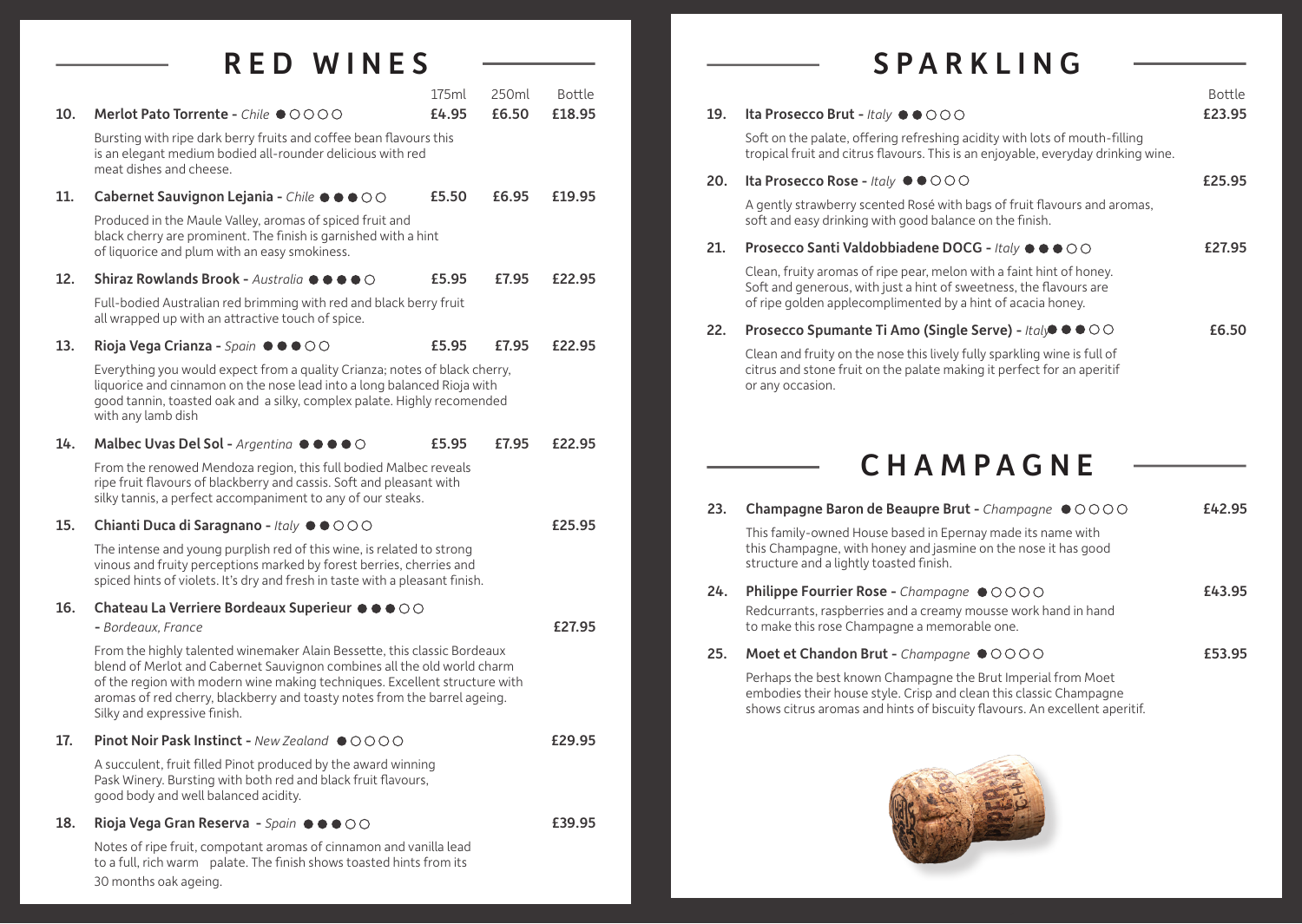# ROS É WINES

|     |                                                                                                                                                                                           | 175ml | 250ml | Bottle |
|-----|-------------------------------------------------------------------------------------------------------------------------------------------------------------------------------------------|-------|-------|--------|
| 26. | White Zinfandel Rosé Tracker Jack $\bullet \bullet \bullet \bullet \circ$<br>- USA                                                                                                        | £4.95 | £6.50 | £18.95 |
|     | Bright salmon-pink colour and a fresh nose of raspberry and strawberries.<br>Juicy yet elegant soft and creamy medium-bodied in style.                                                    |       |       |        |
| 27. | <b>Pinot Grigio Rosé, Villa Del Lago - Italy <math>\bullet \bullet \circ \circ \circ</math></b>                                                                                           | £5.50 | £6.95 | £19.95 |
|     | Very pale rosé, notes of fresh sweet strawberry and subtle raspberries.<br>Clean throughout and a good finish.                                                                            |       |       |        |
| 28. | Rosé, Fontana Mesta - Spain ●●●○○                                                                                                                                                         |       |       | £23.95 |
|     | Bright, delightful and immensely drinkable, this organic, tasty rosé is<br>filled with stone fruit, strawberry and floral characters, along with a<br>juicy mouthfeel and creamy texture. |       |       |        |
|     |                                                                                                                                                                                           |       |       |        |

## SINGLE MALTS --

| DALWHINNIE 40% vol<br>From Scotland's highest distillery in the magnificent Grampians,<br>delicately smokey with a honey finish.                                                          | £5.60 |
|-------------------------------------------------------------------------------------------------------------------------------------------------------------------------------------------|-------|
| <b>TALISKER</b> 45.8% vol<br>The golden spirit of Skye has the taste of seaweed,<br>peppered with sour and sweet.                                                                         | £6.50 |
| <b>GLENMORANGIE</b> 40% vol<br>This 10 year old favourite originates from the Northern Highlands.<br>Its pale gold colour exudes the flavour of spice, flowers and<br>creamy sweet tones. | £5.60 |
| <b>HIGHLAND PARK</b> 40% vol<br>The most northerly distillery is in the Orkney Islands, and this 12 year<br>old beauty embodies flavours full of smoke, heather and honey.                | £5.60 |
| <b>OBAN</b> 43% vol<br>One of the six classic distillery regions, this popular malt has a<br>heartwarming bright finish.                                                                  | £6.50 |
| <b>LAPHROAIG</b> 40% vol<br>An Islay 10 year old malt, well rounded with a quite distinctive<br>deep rich smoky peaty flavour (pronounced 'La-froyg').                                    | £5.60 |



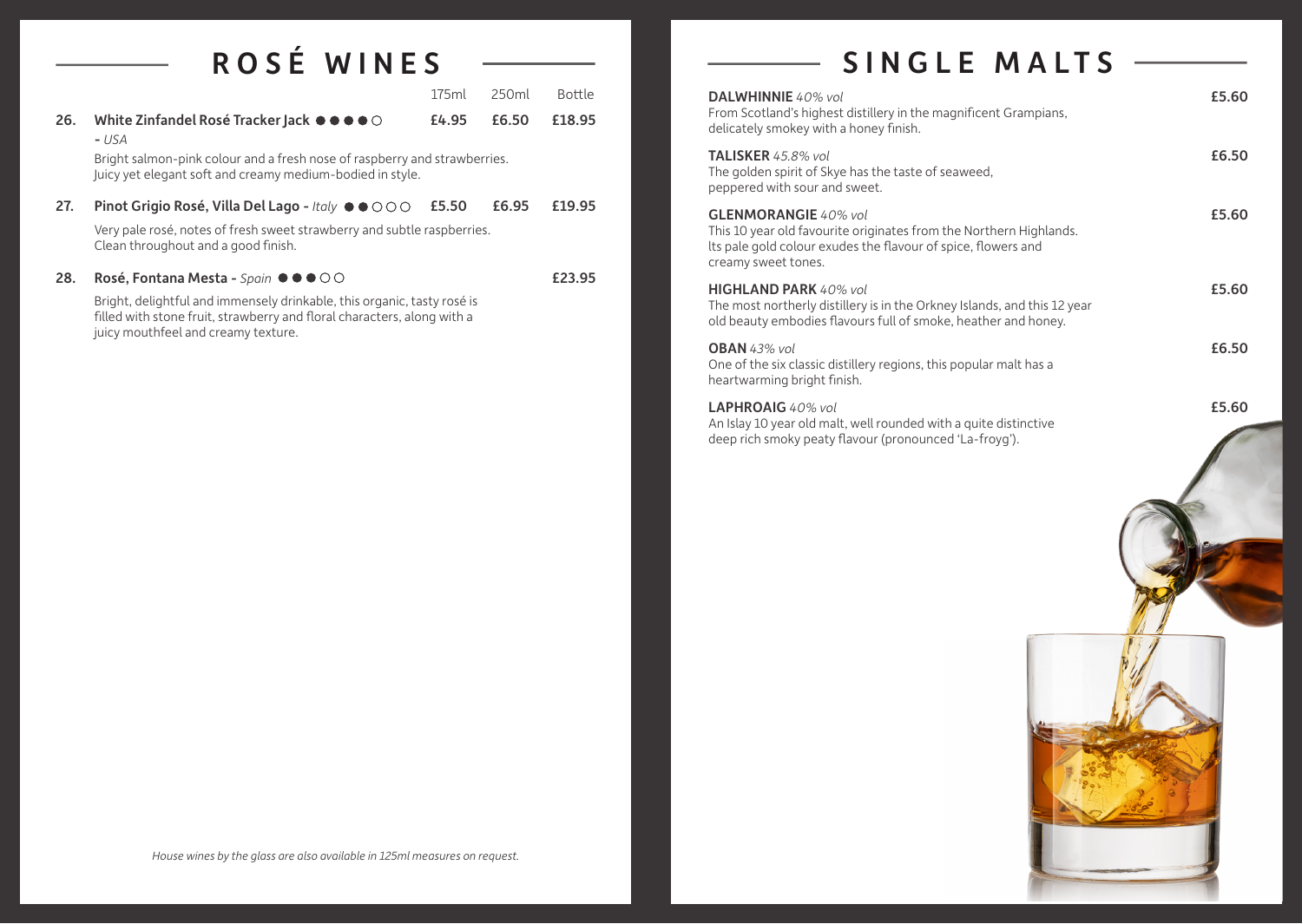#### GIN

| <b>BLOOM - WARRINGTON, CHESHIRE - UK 40% vol</b><br>A floral, London dry. Slightly sweet due to the key botanicals of honeysuckle,<br>camomile and pomelo.<br>Fever-Tree Elderflower tonic and strawberries.                                                                                                                                                                | £4.50 |
|-----------------------------------------------------------------------------------------------------------------------------------------------------------------------------------------------------------------------------------------------------------------------------------------------------------------------------------------------------------------------------|-------|
| DEATH'S DOOR - WISCONSIN - USA 47% vol<br>A juniper, new western. Simple mix of juniper, fennel seed and coriander distilled<br>with Wisconsin wheat and barley creates a true 'utility' gin of our time.<br>Schweppes tonic, orange slice and juniper.                                                                                                                     | £5.40 |
| <b>GORDON'S - FIFE - SCOTLAND 37.5% vol</b><br>A juniper, London Dry. The world's best-selling London Dry is the 'Ginniest of Gins'<br>with its classic juniper and citrus infusion.<br>Schweppes tonic and a wedge of lime.                                                                                                                                                | £3.60 |
| <b>MONKEY 47 - BLACK FOREST - GERMANY 47% vol</b><br>A herbaceous, new western. Based on a recipe created by an RAF Wing Commander who<br>retired to the Black Forest, and crafted a gin which contains 47 botanicals including cranberry.<br>All from his back garden. Oh! And he had a pet monkey<br>Schweppes or Fever-Tree Elderflower, fresh cranberries and junipers. | £5.95 |
| <b>BOMBAY SAPPHIRE - HAMPSHIRE - ENGLAND 40% vol</b><br>A floral, London Dry. Ten precious botanicals combine to create Bombay Sapphire,<br>through the vapour infusion process. The result? A complex aromatic gin delivering<br>a broader, more balanced flavour.<br>Fever-Tree Mediterranean, wedge of lime and junipers.                                                | £4.10 |
| <b>HENDRICK'S - GIRVAN - SCOTLAND 41.4% vol</b><br>A herbaceous, new western. Eleven peculiar botanicals including cucumber and rose<br>petals to create a wonderfully refreshing taste with a delightful floral aroma.<br>Fever-Tree Elderflower, slices of cucumber and/or rose petals.                                                                                   | £4.95 |
| <b>PINK GORDON'S - FIFE - SCOTLAND 37.5% vol</b><br>Classic 'pink' recipe from 1880. Juniper sweetened with strawberries, raspberries<br>and redcurrants.<br>Fever-Tree Elderflower, raspberries or strawberries.                                                                                                                                                           | £3.60 |
| <b>WHITLEY NEILL BLOOD ORANGE GIN - ENGLAND 43% vol</b><br>A handcrafted gin of exceptional quality, thats bursting with a sweet citrus fruit flavour<br>of sicillian blood oranges. Bright, Zesty aromas head up a clean citrus gin and in every<br>drop a smooth, crisp taste of the mediterranean sun.<br>Fever-Tree Mediterranean tonic, Orange slice, Junipers.        | £3.80 |
| <b>WHITLEY NEILL PARMA VIOLET GIN - ENGLAND 43% vol</b>                                                                                                                                                                                                                                                                                                                     | £3.80 |
| The aromatic violet flower infuses a subtle floral note to the smooth Whitley Neill Gin<br>base for a vibrant intense taste of italian elegance. Perfect for sipping over ice and<br>pairing with cocktails and long drinks.<br>Fever-Tree Mediterranean tonic. lime wedae.                                                                                                 |       |



THE LAKES GIN LIQUEURS *- 25% vol* **EXAMPLE 25% FOR EXAMPLE 25% FOR EXAMPLE 25% FOR EXAMPLE 25% FOR EXAMPLE 25% FOR EXAMPLE 25% FOR EXAMPLE 25% FOR EXAMPLE 25% FOR EXAMPLE 25% FOR EXAMPLE 25% FOR EXAMPLE 25% FOR EXAMPLE 25** ELDERFLOWER - *summer in a glass with elderflower tonic.* RHUBARB & ROSEHIP - *try with ginger ale and apple.*

THE LAKES GIN - *SETMURTHY, CUMBRIA - UK 46% vol* **E4.50** A floral, new western. The best Lake District junipers, augmented with bilberry, heather and meadowsweet. Creates an artisan gin that is delicious and vibrant with fresh citrus, floral and fruity complexities. *Schweppes or Fever-Tree* 

*"The gin and tonic has saved more Englishmen's lives and minds, than all the doctors in the Empire" - Winston Churchill*

### TONIC

*"From time to time we all benefit from a good tonic to lift us in our everyday life. A gin however, is lifted everyday by the benefit of a good tonic" - Not Winston Churchill*

| <b>SCHWEPPES ORIGINAL TONIC - 125ml</b>       | £1.90 |
|-----------------------------------------------|-------|
| <b>SCHWEPPES SLIMLINE TONIC - 125ml</b>       | £1.90 |
| <b>FEVER-TREE MEDITERRANEAN TONIC - 200ml</b> | £2.10 |
| <b>FEVER-TREE ELDERFLOWER TONIC - 200ml</b>   | £2.10 |
| <b>FENTIMANS ORIENTAL YUZU TONIC - 125ml</b>  | £1.90 |

*The garnish & tonics we suggest, are just that: suggestions. Gin is 'personal' so please ask the bar staff for your own preference of garnish & tonic and we will be more than happy to oblige. Or explore and create your own. All prices are per 25ml measure. Tonics are not included.*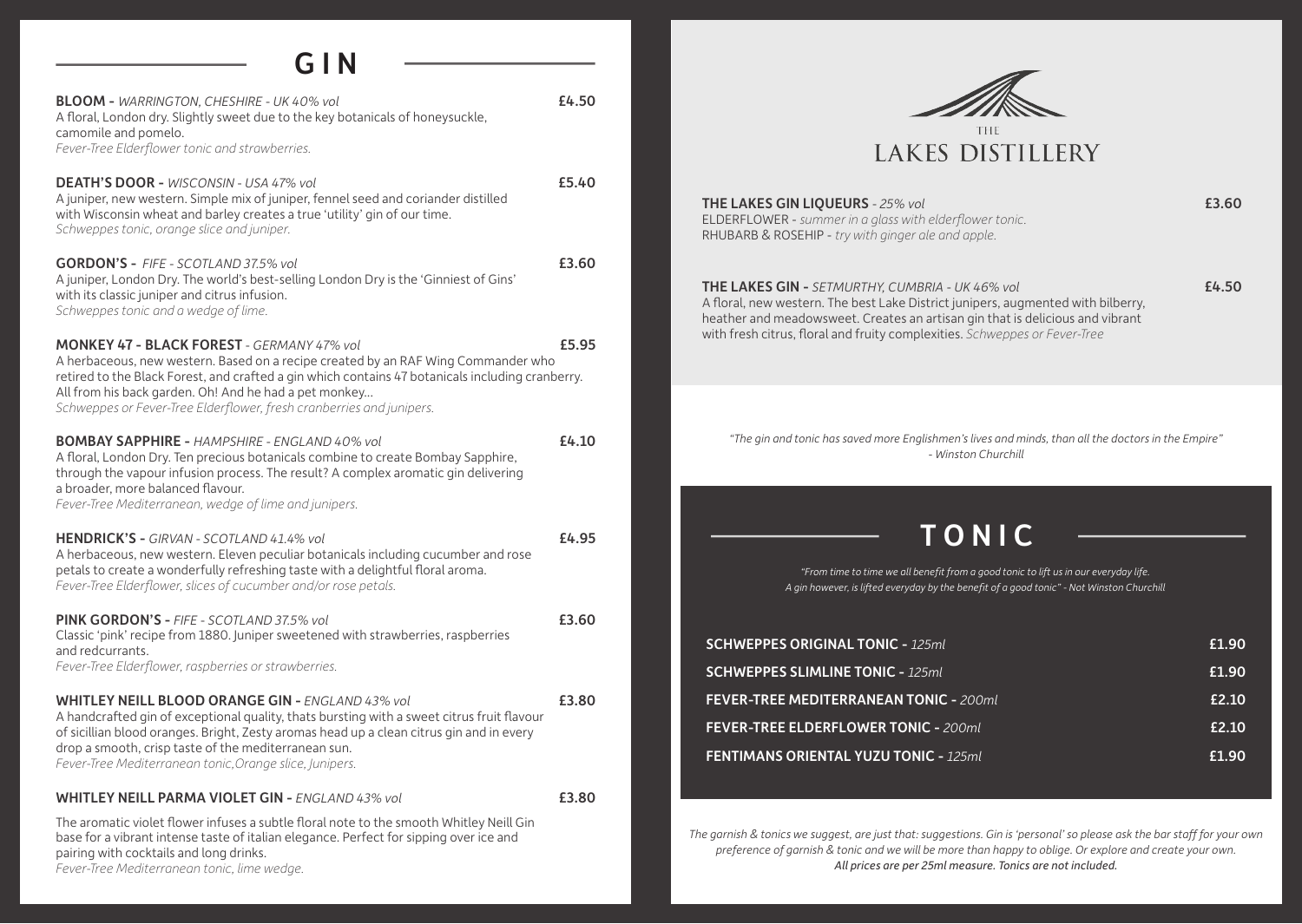# CLASSIC COCKTAILS -

 $\overline{\phantom{a}}$ 

| <b>COSMOPOLITAN (3)</b><br>Vodka, triple sec, lime juice, cranberry juice.                                                       | £8.95  |
|----------------------------------------------------------------------------------------------------------------------------------|--------|
| <b>BLUE LAGOON (3)</b><br>Vodka, blue curacao, topped with lemonade and a slice of orange.                                       | £8.50  |
| Dark N' Stormy (2)<br>Dark rum, ginger beer and lime juice.                                                                      | £8.95  |
| <b>GODFATHER (2)</b><br>Jack Daniel's and Amaretto over ice, topped with Pepsi.                                                  | £7.95  |
| <b>PURPLE RAIN (2)</b><br>Vodka and Blue Curaçao over crushed ice topped with<br>lemonade and finished with a dash of grenadine. | £7.95  |
| MOJITO $(2)$<br>White rum, lime juice, sugar syrup, topped with soda water<br>on the rocks with sprigs of mint, slice of lime.   | £8.95  |
| <b>PORNSTAR MARTINI (3)</b><br>Vanilla vodka, passion fruit, Passoa, lime juice, vanilla syrup<br>and prosecco.                  | £8.95  |
| <b>ESPRESSO MARTINI (3)</b><br>Vodka, kahula, sugar syrup, espresso shot.                                                        | £9.75  |
| LONG ISLAND ICED TEA $(4)$<br>Vodka, dark rum, gin and triple sec, topped with Pepsi over crushed ice.                           | £12.50 |
|                                                                                                                                  |        |

*Numbers in brackets indicate the nuber of 25ml measures of spirits or liquers in each cocktail*

# WASHINGTON SPECIALS

| <b>LAKES GIN DELUXE (3)</b><br>Our own creation will delight the gin crowd.<br>Lakes Gin, Cloudy apple juice, Apple Sourz                       | £9.95 |
|-------------------------------------------------------------------------------------------------------------------------------------------------|-------|
| <b>BUBBLE GUM DAIQUIRI (2)</b><br>Bacardi rum, pineapple juice, lime cordial and<br>bubble gum syrup over crushed ice.                          | £7.95 |
| <b>FROZEN FUZZY (2)</b><br>A slushy cocktail of Cointreau, peach schnapps, lime juice and<br>grenadine sparkled with lemonade over crushed ice. | £7.95 |
| <b>SKITTLES</b> (4)<br>A sweet and fruity combination of Vodka, Peach Schnapps, Midori,<br>Blue Curacao, with orange juice and lemonade.        | £9.95 |
| PINEAPPLE SUNSET (2)<br>Vodka, Pineapple juice, lime juice and a dash of grenadine.                                                             | £7.95 |
| <b>SOURZ N' TANGZ (3)</b><br>Apple Sourz, Raspberry Sourz, lime juice topped with lemonade.                                                     | £7.95 |

### MOCKTAILS

| <b>PRETTY IN PINK</b><br>Lemon sorbet, lemonade with a dash of grenadine.                                       | £3.95 |
|-----------------------------------------------------------------------------------------------------------------|-------|
| <b>CRANBERRY GINGER FIZZ</b><br>Cranberry juice, Ginger beer, lime juice.                                       | £3.95 |
| <b>BUBBLEGUM SWEETNER</b><br>One for those with a sweet tooth: pineapple juice,<br>bubblegum syrup, lime juice. | £2.95 |

*Numbers in brackets indicate the nuber of 25ml measures of spirits or liquers in each cocktail*